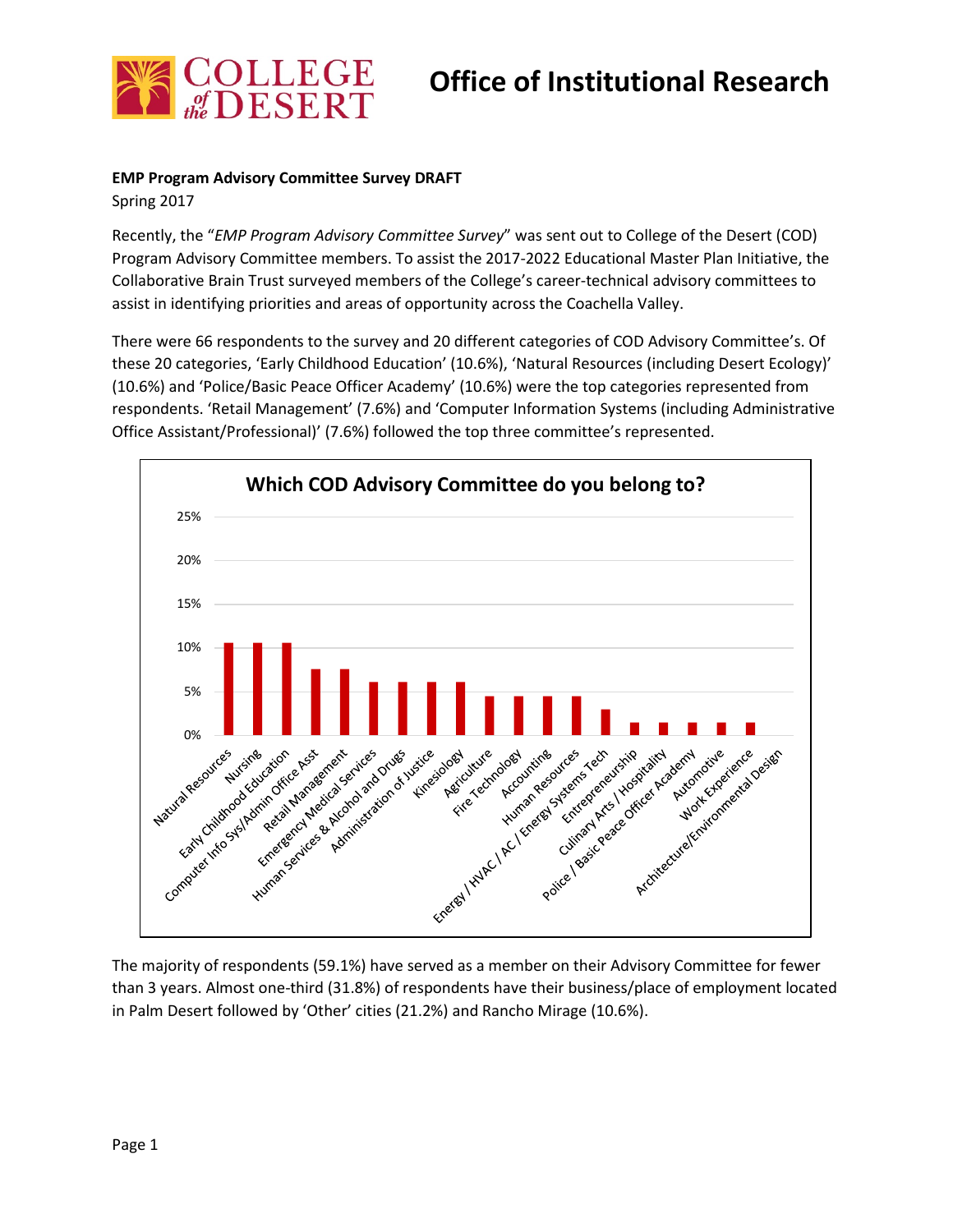

Next, respondents were asked to list 3 words that best describe COD's image in the community. Out of all 63 responses 'positive' (12.7%), 'supportive' (11.1%), 'affordable' (11.1%) and 'accessible' (9.5%) were common descriptors given.

## **Image and General Reputation**

Respondents were then given 4 statements where they were asked to state their level of agreement in regards to COD's image and general reputation. Reponses for all 4 statements were greatly positive. 89.5% agreed (and strongly agreed) that employers view COD as a high quality institution, 90.8% agreed (and strongly agreed) that COD has strong business and industry partnerships, 83.1% agreed (and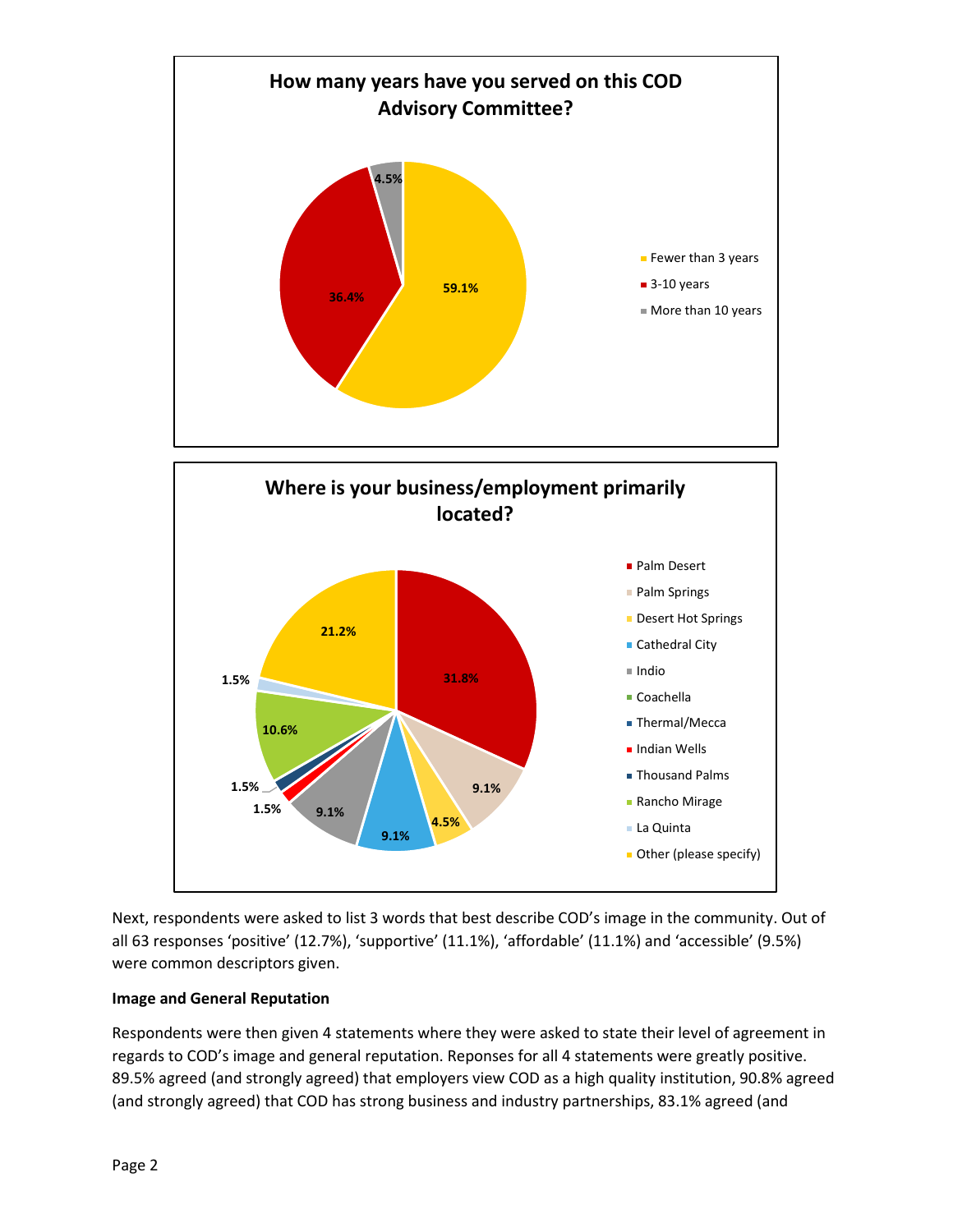strongly agreed) that COD readily adapts to change and 81.8% agreed (and strongly agreed) that COD is a strong leader/partner in economic development for the Coachella Valley.



"Would like to see more concentration on vocational programs" and "…not enough full-time faculty, too much reliance on adjunct staff" are 2 of the 26 additional comments Advisory Committee members had in regards to COD's image and general reputation.

## **Programs at COD**

Next, Advisory Committee members were given several statements to rate their level of agreement in regards to the quality, effectiveness and other characteristics of College of the Desert's programs. Responses to the following statements were overwhelmingly positive.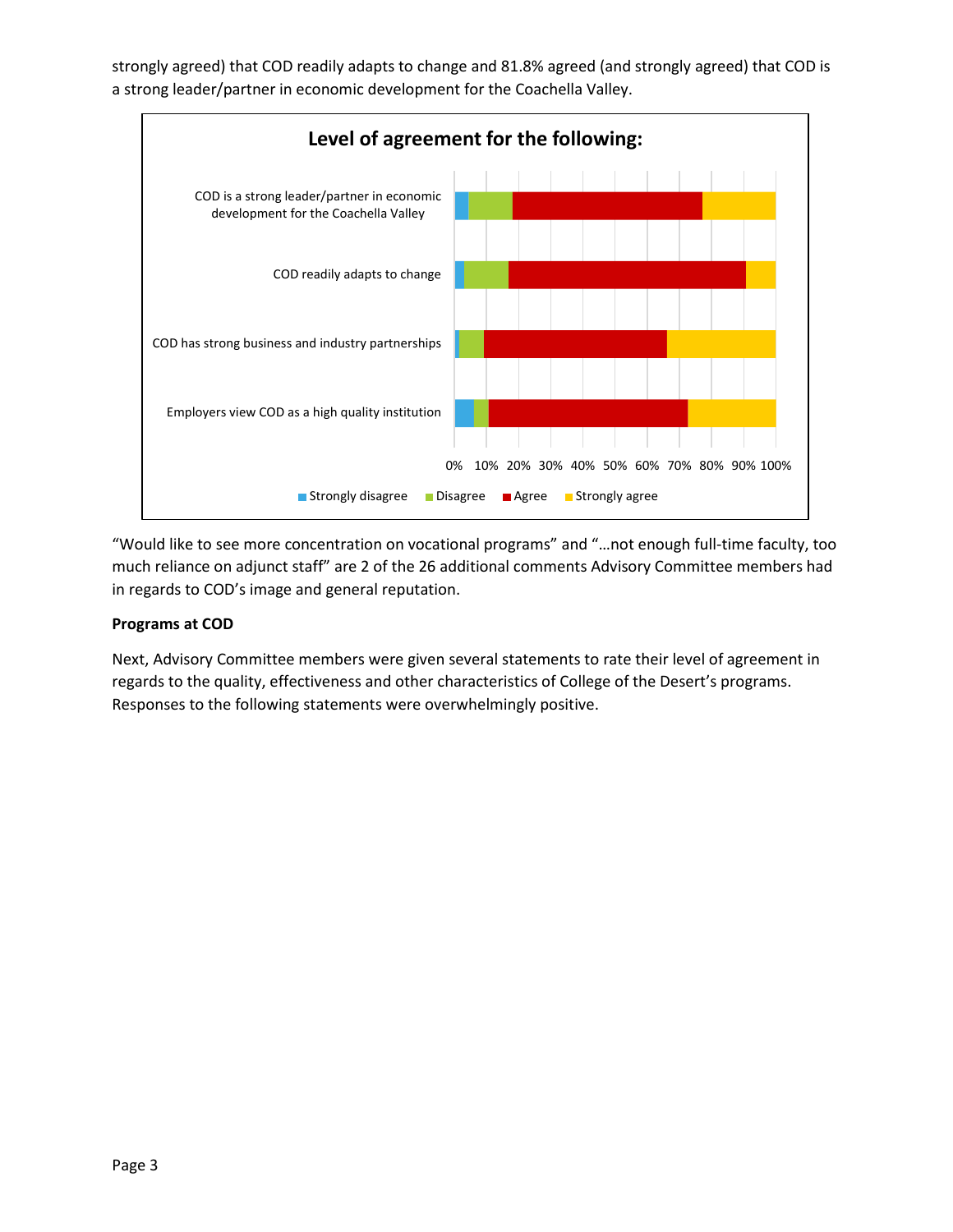



When asked if COD programs are up-to-date and meet employer needs, 84.9% agreed (and strongly agreed and 89.3% agreed (and strongly agreed) that COD programs under an Advisory Committee have current and relevant equipment, technology and software that reflect the workplace. 86.3% agreed (and strongly agreed) that employers in an industry provide internships and/or externships to students enrolled in COD programs while 93.8% agreed (and strongly agreed) that local employers in an industry are eager to hire COD graduates. Next, members were asked if COD technical programs are similar or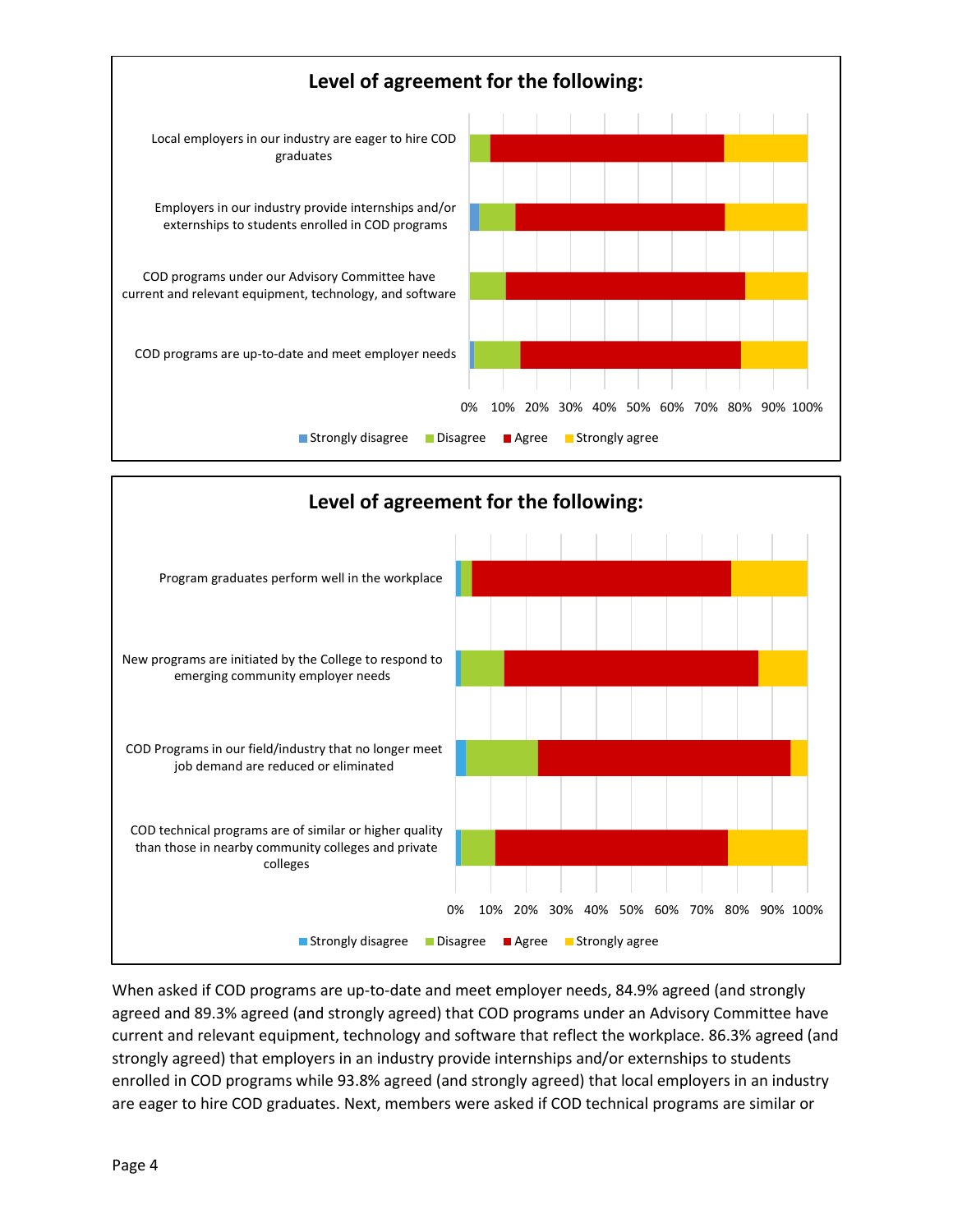higher quality than those in nearby community colleges and private colleges and 88.7% agreed (and strongly agreed). When asked if COD programs in a field/industry that no longer meet job demand are reduced or eliminated, 76.6% agreed (and strongly agreed) and 86.2% agreed (and strongly agreed) that new programs are initiated by COD to respond to emerging community employer needs. Finally, 95.4% agreed (and strongly agreed) that program graduates perform well in the workplace.

Next, Advisory Committee members were asked what new jobs or industries should College of the Desert explore for potential new programs. A 'paramedic program' (12.1%) and a 'hospitality program' (9.1%) were just 2 of the 33 responses given for potential new programs.

Additional comments on the quality, effectiveness and other characteristics of programs at COD ranged from positive, "From my experience, programs at COD are of good quality and serve students well", to informative, "There are great CTE programs at COD, however, it appears 'cost effectiveness' is more important than 'growth' of the programs. This is especially true in Mecca, etc."

## **Teaching, Learning, Student Recruitment and Supportive Services**

Members were then presented with statements in which they needed to state their level of agreement regarding teaching, learning, student recruitment and supportive services from College of the Desert.



Interestingly, almost three-quarters (73%) of respondents believed that there are additional prospective student populations that could be recruited to COD. 92.2% of respondents agreed (and strongly agreed) that COD faculty are current in their technical field and 80.3% agreed (and strongly agreed) that employers are used effectively to support COD programs.

When asked if there were additional prospective student populations that could be recruited to College of the Desert, respondents were then asked to list such groups. Among the 32 responses given, "disadvantaged community students…", "military service members leaving the military" and "fire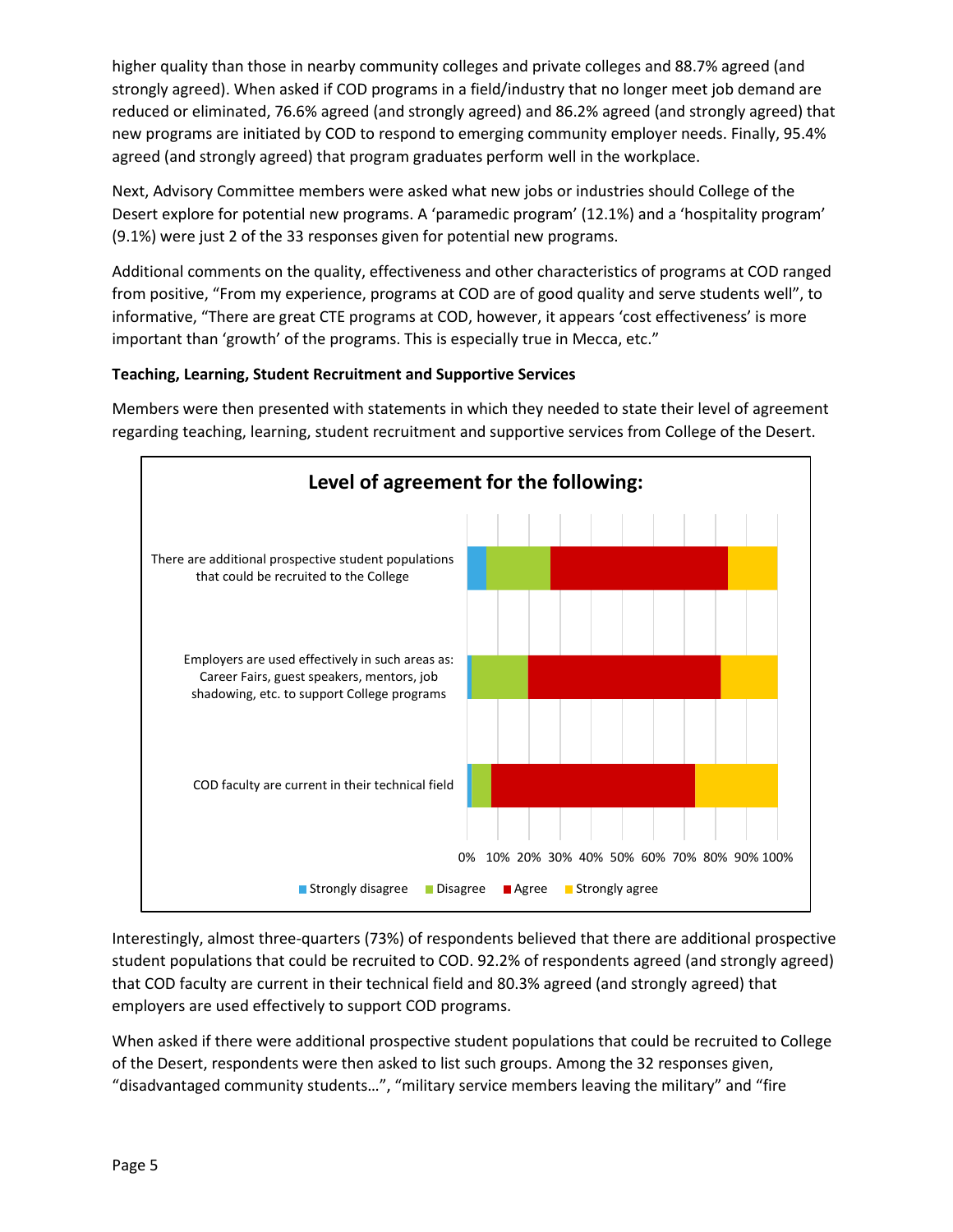departments…to send their employees to a paramedic program" were just 3 groups of prospective student populations.



A majority of Advisory Committee members responded, "I Don't Know" to the statements, '*Employers who send employees to COD receive feedback that the enrollment process is clear and user-friendly'* (56.1%) and '*Employers in our industry provide tuition assistance for COD program students'* (59.1%). Only 47% of respondents agreed (and strongly agreed) to class schedules being convenient for entrylevel employees who want to return to school for additional training, a certificate, or a degree and only 53.9% agreed (and strongly agreed) that students have access to the support services they need regardless of the campus location they attend.

"Providing more opportunities in STEM areas for transfer and certificate pathways" and "more involvement in social media, web advertising and more incentives for placement of students with employers" were just two of several additional comments members had in regards to teaching, learning, student recruitment and supportive services.

### **Committee Information**

Members were then presented with statements to which they rated their level of agreement in regards to their committee. Surprisingly, a majority (62.5%) of respondents disagreed (and strongly disagreed) to the Committee being chaired by a community member (who is not a COD employee).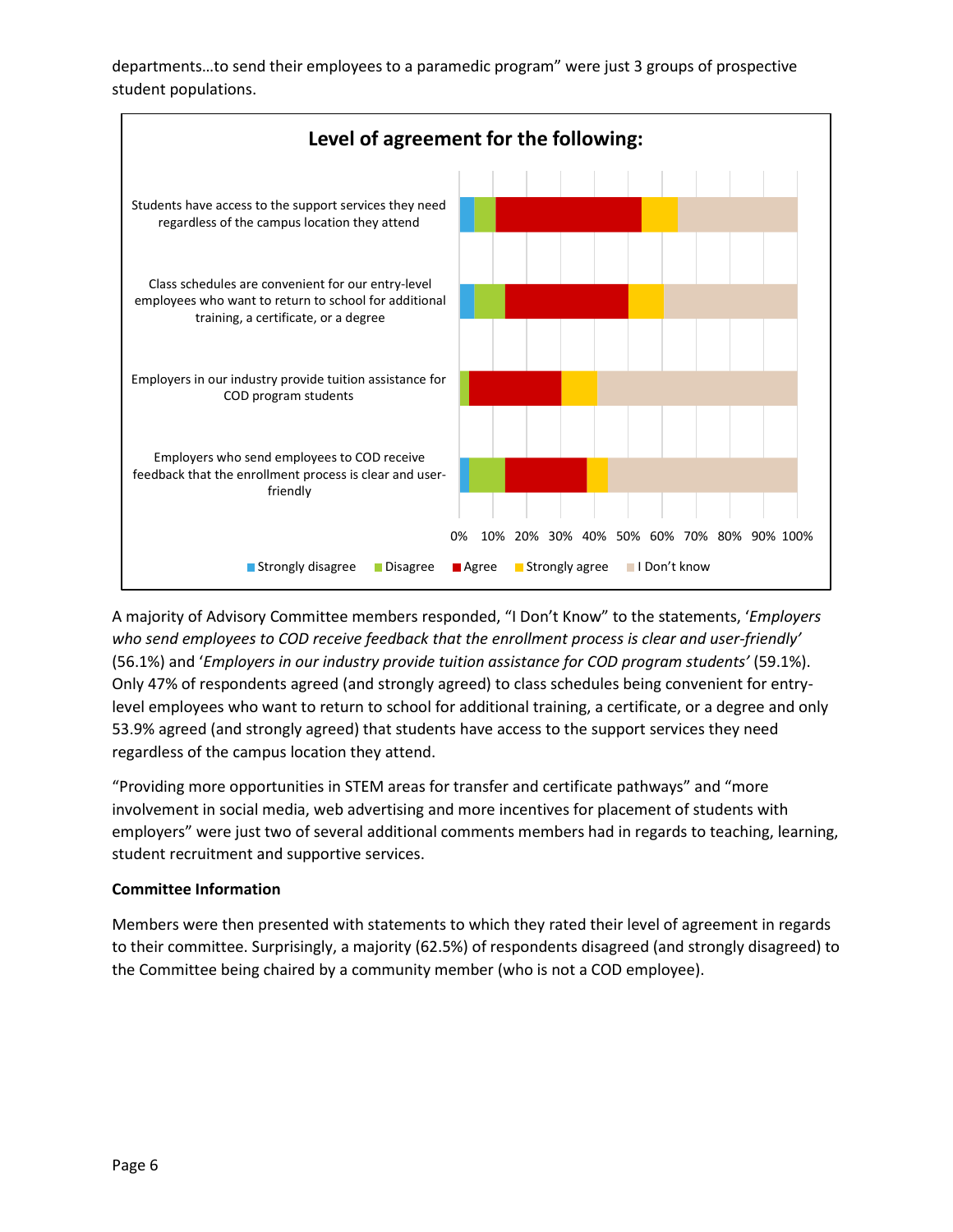

The majority (86.3%) of respondents agreed (and strongly agreed) that their COD Advisory Committee met at least twice annually and that about three-quarters (77.3%) agreed (and strongly agreed) that it had nearly full attendance at its meetings. When presented with "*The committee membership represents a broad base of employers in this field of study from across the Coachella Valley"*, 83.4% of respondents agreed (and strongly agreed), and 87.5% agreed (and strongly agreed) to that the committee established goals and a work plan each year and evaluated its progress throughout the year. Nearly all respondents (92.3%) agreed (and strongly agreed) that the input from their Advisory Committee is sought by COD and used to improve programs and three-quarters (75.4%) of members agreed (and strongly agreed) that data about SOD enrollment, student success, and graduate job placement is clear and provided to their Program Advisory Committee annually.

When asked to identify additional data and/or information that would be helpful to a respondents' role as a Program Advisory Committee member, responses varied from specific requests to broader information. One respondent stated, "To see data on student success. To do a follow-up on those that received Certificates. See if they are working in their fields, if not why, and if so, are they satisfied…". Another respondent stated, "Job requirements from Human Resources agencies, what are the minimum and actual job requirements needed for applicants to be hired".

Lastly, respondents were asked for any additional comments on the Program Advisory Committee. Out of 16 responses, only 5 (31.3%) gave comments on improvement, such as, "…COD offers EMR and EMT but should be considering a Paramedic program in the near future", or "…use technology to meet via computer conferencing tools to ensure full participation".